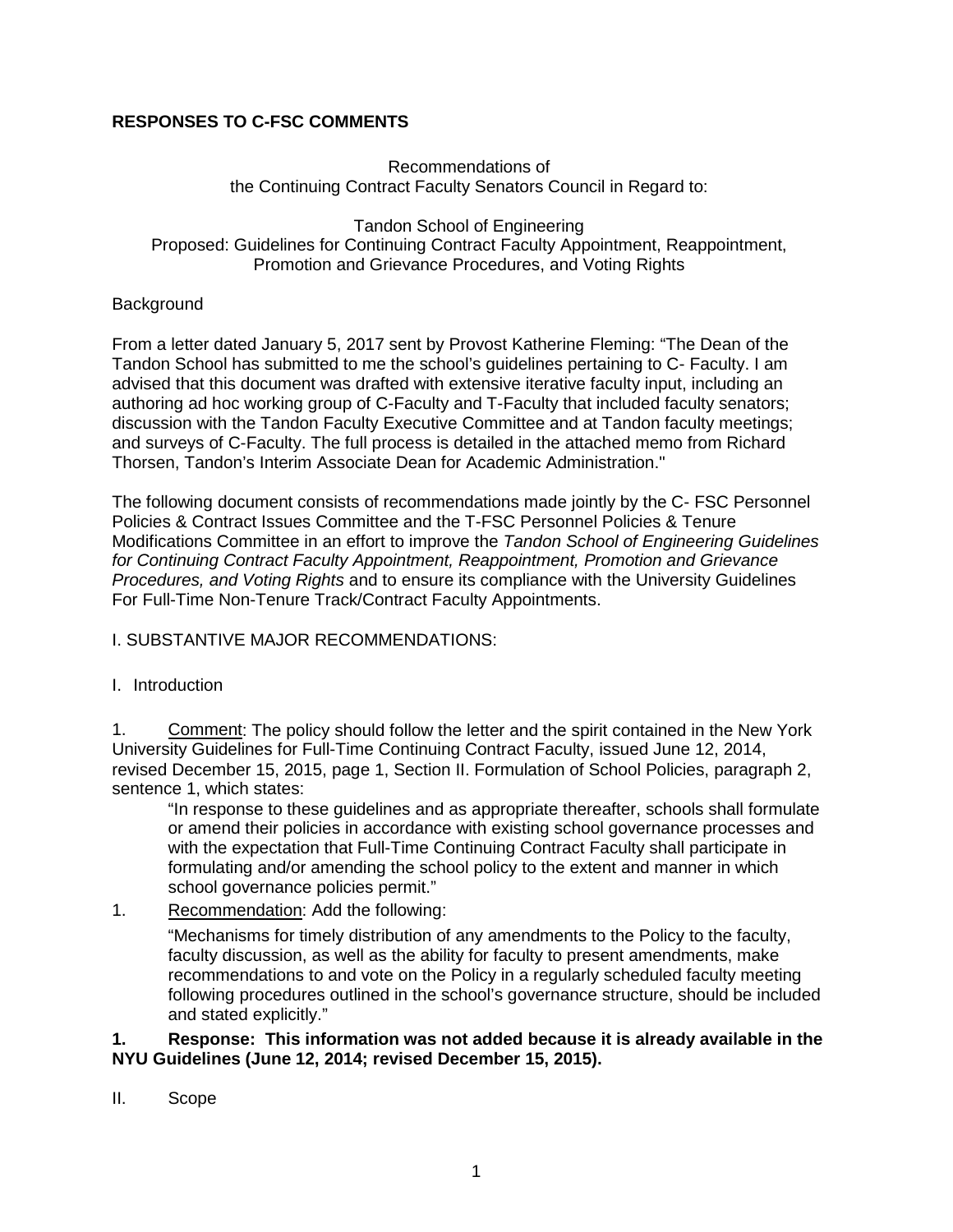2. Comment: Since Continuing Contract faculty are exclusively non-tenured, add language describing the differences between tenured faculty expectations and non-tenured faculty expectations. This is important because in some schools Continuing Contract faculty primarily have teaching responsibilities, while in other schools Continuing Contract faculty are expected to maintain an active scholarly, research, creative and/or professional life.

# 2. Recommendation:

For faculty in schools with continuing research/creative expectations for Continuing Contract faculty, a model might be the following: "Continuing Contract Faculty lines are typically multiyear and differ from tenure lines at the School in the following ways: [enumerate those differences]

#### **2. Response: This section was modified to note that Continuing Contract faculty positions are non-tenure and are typically multi-year, and to note that duties are primarily teaching and that specific duties vary by individual appointment.**

III. Appointment and Reappointment

3. Comment: The University Guidelines for Full-Time Continuing Contract Faculty, page 4, states: "Continuing Contract Faculty appointments that provide for the possibility of extended period of employment support continuing involvement with students and colleagues and provide an appropriate and desirable element of job security. Thus, wherever possible, schools are encouraged to reduce reliance on one-year contracts. However, in addition to providing schools with an essential degree of flexibility, one-year contracts may be programmatically and academically desirable in a number of schools and academic programs within schools; school policies shall include a rationale for a Continuing Contract Faculty

title(s) that carries a one‐year appointment."

"Full-time contract faculty members are to be hired within the context of the school's long-term strategic planning for faculty academic programming, which is approved by the Provost. This is true for one-year as well as multi-year contracts."

3. Recommendation: "If a one- or two-year contracts are adopted, the Dean will provide a justification, similar to the hiring plan submitted annually to the Provost, based on programmatic and academic considerations, to the faculty through the formal governance structure established at the school (the Faculty Assembly, Faculty Senate, etc.)."

### **3. Response: This section was modified. It follows university policy, which requires that for one-year appointments, the Dean will provide a rationale to the Provost as part of the annual faculty hiring plan.**

4. Comment: To prevent the establishment of a permanent group of continuing contract faculty on one-year appointments, add language allowing for a transition to an appointment of at least three years for faculty on one-year appointments or a combination of one-year and two-year appointments who successfully complete a formal review, such as:

4. Recommendation: "Faculty members on continuous one-year appointments or a combination of successive one-year and two-year appointments who successfully complete their third-year formal review shall move to at least a three-year appointment."

**4. Response. There is not a pattern of continuous one-year appointments in the School. One-year appointments are typically made for new hires or under other rare circumstances.**

5. Comment: In the first paragraph, the policy provides only that reappointment to a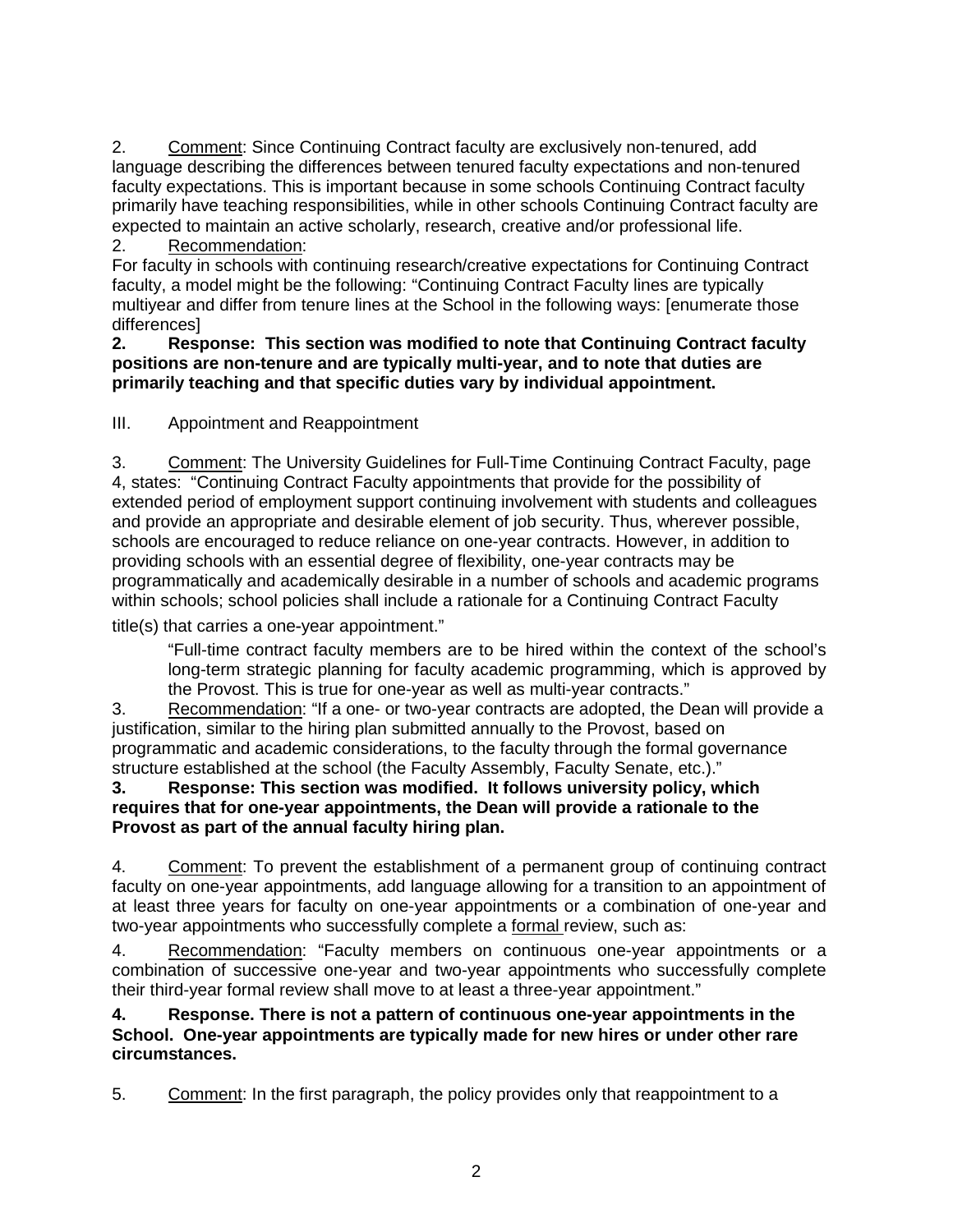three-year contract subsequent to an initial one-year or two-year contract "may be appropriate." This presents the possibility of the creation of a permanent group faculty on continuing one-year or two-year appointments.

5. Recommendation: Delete "may be appropriate" and change sentence to "…reappointment shall be to terms of three years for Assistant and Associate Industry Professors and lecturers, and five years for Industry Professors and Senior Lecturers."

**5. Response: The School needs some flexibility in terms of appointment length, given the changes in programs, departments, etc. as a result of the merger with NYU. In recent years, appointments have typically been for 2 to 5 years, with one-year advance notice.** 

6. Comment: The policy does not address the term length of appointments subsequent to an initial three-year or five-year contract.

6. Recommendation: When promoted to a three-year contract (Industry Assistant Professors and Lecturers) subsequent appointments shall be for at least three years.

**6. Response: This section was modified to note that length of appointment will not be reduced at reappointment, except in exceptional circumstances. Length of appointment is not automatically tied to rank, though in general longer appointments are given to more senior Continuing Contract faculty. Our school is undergoing transition tied to our merger with NYU, which requires some flexibility in these matters.** 

7. Recommendation: When promoted to a five-year contract (Industry Associate Professors and Senior Lecturers) subsequent appointments shall be for at least five years.

# **7. Response: Appointment length may be for up to five years, but a reappointment of five years is not required.**

8. Comment: The two bullet points in this section provide the faculty member with notification dates, but these provisions do not address the possibility that the faculty might not be reappointed for curricular needs or structural changes. The policy should indicate that curricular or structural changes do not automatically warrant a denial of reappointment. Instead, the denial should have a rational basis, and it should include a process for determining whether the professor can or cannot teach under the new curriculum or structure. 8. Recommendation: Add the following language (paraphrased from the Tisch Arts

Professor Policy, 2013, the Tisch Teach Policy, 2014, and the Gallatin Contract Faculty Policy, 2015),

"In such event, the review would focus on whether the faculty member would be able to teach in the revised curriculum and/or new academic structure and, if so, in what capacity."

# **8. Response: This text, above, was added.**

IV. Reappointment Review

A. Contracts Continuing Beyond the Third Year of Continuous Service from Initial Appointment

9. Comment: It is not clear if this section is intended to cover faculty on continuous 1-year contracts

9. Recommendation: Clarify whether this applies to faculty on continuous 1-year contracts.

# **9. Response: This change was not necessary because the School does not generally have continuous one-year appointments.**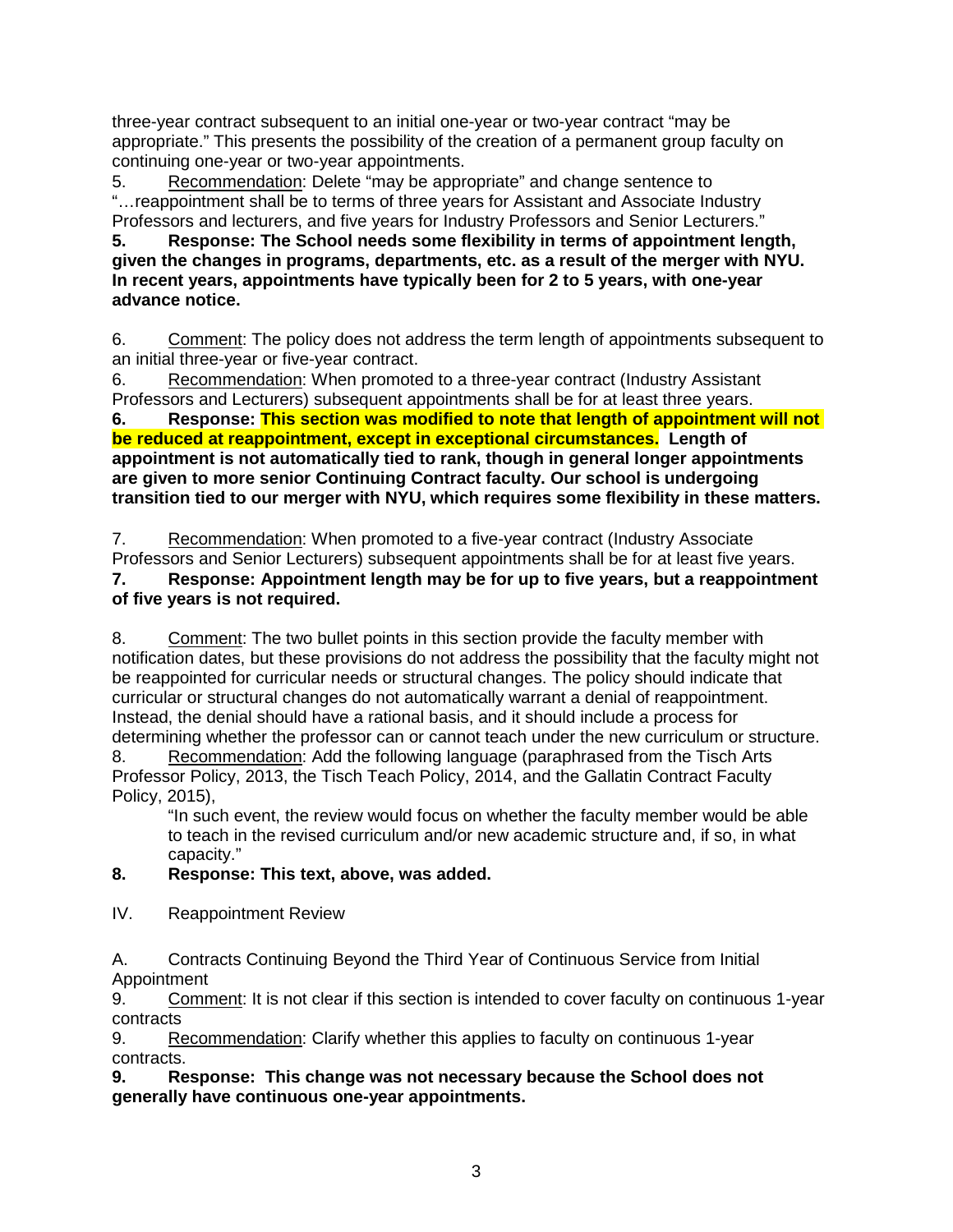10. Comment: The first bullet point concerns the composition of the reappointment committee and directs that the committee consist of at least two members. If there are only two or some other even number or members, they may deadlock on decision.

10. Recommendation: The committee should consist of three or five or some other uneven number of members.

# **10. Response: In our policy, voting on reappointment cases is at the level of the department, rather than the review committee.**

11. Comment: The first bullet point does not indicate how committee members are selected.

11. Recommendation: The committee should be made up of elected, not appointed, members from the appropriate department.

### **11. Response: Committee members are appointed by the Department chair, who assigns all departmental service responsibilities.**

12. Comment: The first bullet point specifies that the committee chair be appointed by the Department Chair. The spirit of elections should pertain to the selection of the chair as well as the other members of the committee.

12. Recommendation: The committee chair should be elected from among the committee members.

# **12. Response: The chair of the committee is appointed by the Department chair.**

13. Comment: The third bullet point presents a list of items to be assessed as evidence of teaching quality. It does not include reports of classroom teaching observations.

13. Recommendation: Insert language from the list "Materials for the promotion review" on page 4 of the policy, "Written evaluations of classroom teaching observed by voting faculty."

# **13. Response: This item was added.**

14. Comment: The materials for review include materials demonstrating evidence of "Research and Scholarship" and of "Creative and Performance Arts." It appears that some faculty will be expected to produce research and creative output, but the policy is silent on the availability of leave time and research funds for such faculty.

14. Recommendation: In schools where professional, scholarly and/or creative activity is either required or encouraged for reappointment and promotion, professional development funds and research leave or sabbatical should be provided to further support professional, scholarly, or creative work. A description of that eligibility, and the process governing it, should be added. In schools where the Continuing Contract faculty's responsibilities are exclusively teaching, professional development funds that support that faculty member's continued growth in teaching their field should be provided.

**14. Response: Funds for Continuing Contract faculty professional development are provided, as directed by the Provost. Information on these funds is not included here because it is not specifically part of the reappointment and promotion process. This information is available on our School web site and is circulated directly to Continuing Contract faculty members.**

Materials for the reappointment review

15. Comment: The list of materials is incomplete in comparison to the list of materials to be considered for promotion found on page 4.

15. Recommendation: Conform the list of items to the list provided for Promotions so that it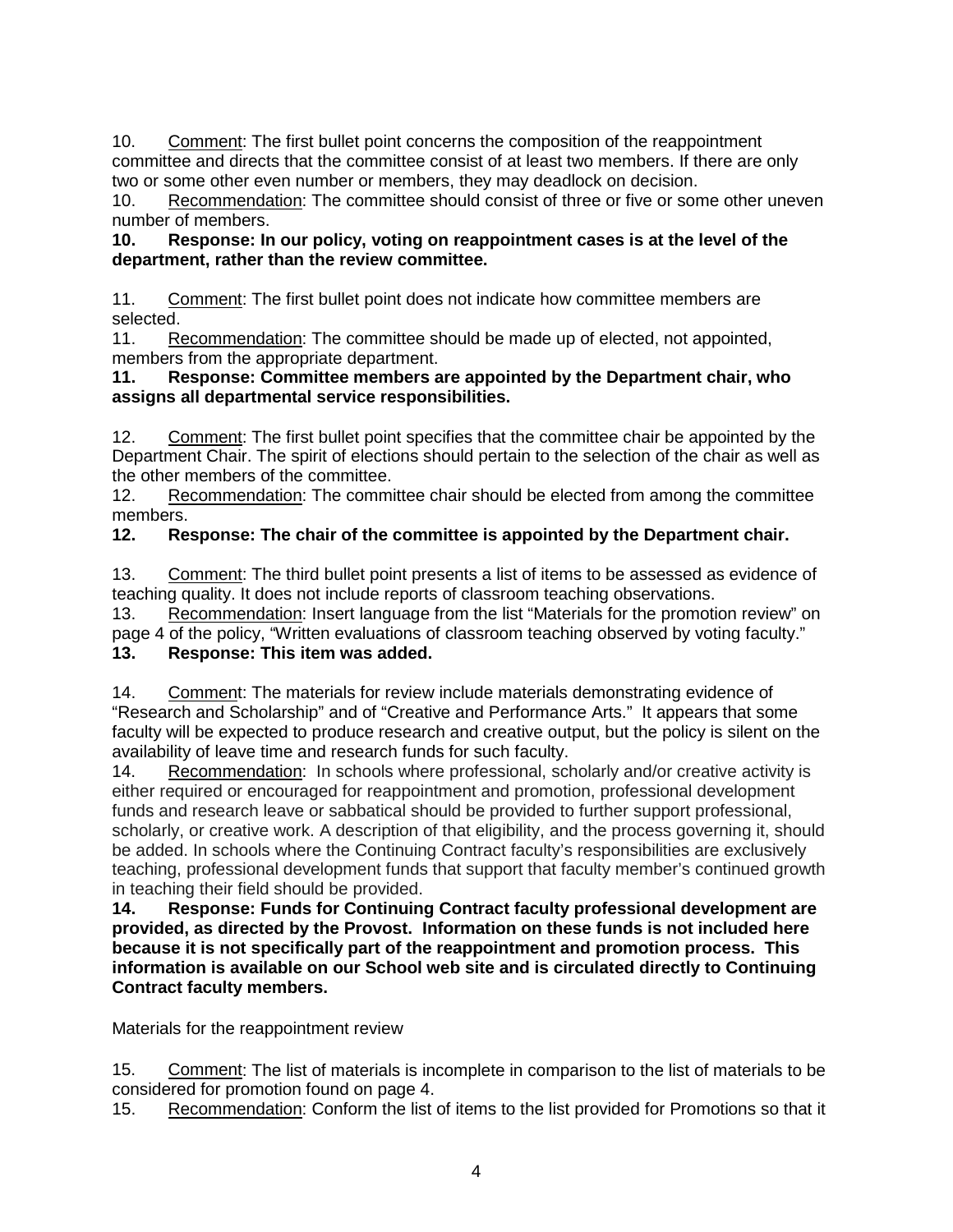includes statements of teaching and service, list of all courses taught since the previous appointment, and written evaluations of classroom teaching observed by voting faculty. Consider specifying other materials. For example, the following factors might be considered: course materials (e.g., syllabi, lecture notes, assignments), course development and innovation, instructor development, collegial observations, self-presentation, samples of student writing, evidence of continuing influence upon students, examples of learning beyond the classroom, student evaluations, etc.

**16. Response. We feel that this package includes the essential material, including the CV, the annual Faculty Activity Reports (which include information on annual activities), course syllabi, course evaluations, and reports based on observations by colleagues (if available).** 

Process for department evaluation

16. Comment: Voting faculty does not include Industry Assistant Professors or Lecturers. This creates a bifurcation that may exclude long-term Assistant Professors or Lecturers. 16. Recommendation: Include as voting members Industry Assistant Professors and Lecturers who have been reappointed to second 3-year contracts when the vote concerns reappointment of other Industry Assistant Professors or Lecturers.

**16. Response. This recommendation would be cumbersome to track and implement. The guidelines make provision for the participation of Continuing Contract faculty in evaluating reappointments. All Continuing Contract faculty members vote for reappointments at lower ranks. Lecturers and Industry Assistant Professors do not vote for reappointments. (Tenure track assistant professors also do not vote for reappointments of Continuing Contract faculty.)** 

17. Comment: The paragraph concerning voting members does not specify who votes on the reappointment of Industry Professors and Senior Lecturers.

- 17. Recommendation: Add this clarification.
- **17. Response: This language was clarified.**

18. Comment: The "Process for department evaluation" section does not actually explain details of the procedures to be followed.

18. Recommendation: The Committee Chair should coordinate the creation of the committee's report and recommendation for reappointment, which is then submitted to the Dean. The duties of the chair should be included in this paragraph, as well as the process of evaluating the review material. The process of the creation of the committee's report should be explicitly stated with language similar to the following (from the FAS Website, "Recruitment of New Faculty, Section 1.7, Clinical Assistant Professor, Clinical Associate Professor, Clinical Professors, Overview,"<http://as.nyu.edu/object/aboutas.pp.assocdean.recuitment.htm> HYPERLINK ["http://as.nyu.edu/object/aboutas.pp.assocdean.recuitment.html\)"l](http://as.nyu.edu/object/aboutas.pp.assocdean.recuitment.html)) HYPERLINK ["http://as.nyu.edu/object/aboutas.pp.assocdean.recuitment.html\)"\)](http://as.nyu.edu/object/aboutas.pp.assocdean.recuitment.html)):

"The committee will prepare a written review for the Dean evaluating and summarizing the evidence of accomplishment, noting areas that require improvement, and making a recommendation regarding reappointment, and promotion and contract length (when applicable)."

### **18. Response: Language was added to clarify the information that should be included in the report.**

19. Comment: The Process for department evaluation section does not specify what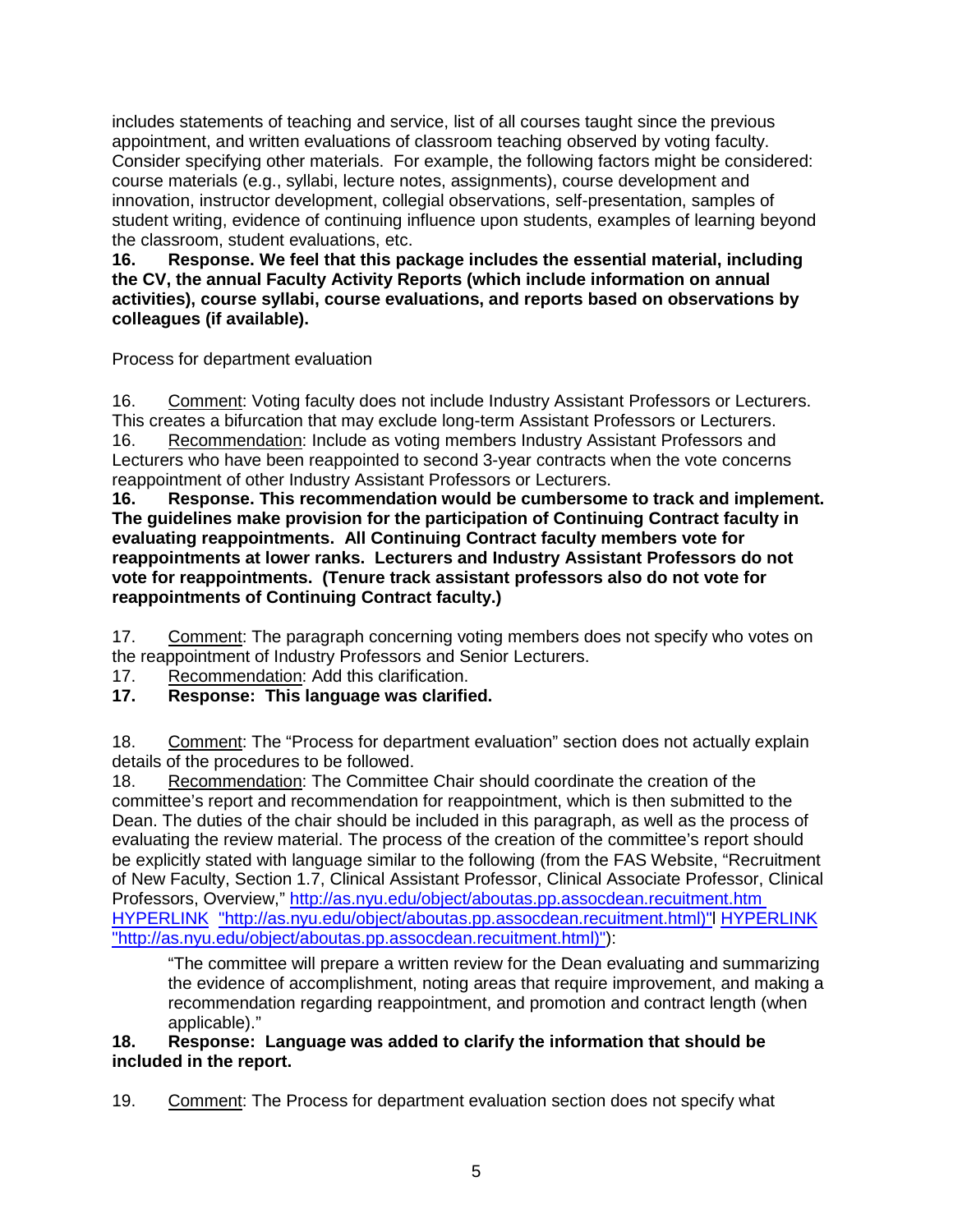constitutes a vote of the committee.

19. Recommendation: Specify that a majority vote of the Reappointment Committee and the Promotion Committee shall be required for a successful review for a recommendation for reappointment or promotion, and that all votes of both Committees shall be by secret ballot. In the case of a split opinion, the minority opinion should also be included in the report as an appendix.

### **19. Response: The guidelines provide for a secret ballot and for a minority opinion. The vote is at the department level, rather than the committee.**

20. Comment: The Process for department evaluation section does not specify the procedure according to which the committee will prepare its report.

20. Recommendation: Add language detailing the process governing the creation of the review committee's report, similar to that found on the FAS website, "Procedures for Reappointment and/or Promotion" for clinical faculty

[\(http://as.nyu.edu/object/aboutas.pp.assocdean.recuitment.html\), a](http://as.nyu.edu/object/aboutas.pp.assocdean.recuitment.html))dapted as follows:

"The review may be written by one or more member of the Review and Reappointment Committee, but all members of the committee should read the review before it is submitted to the Dean. The review should represent a collective judgment of the committee or, in the case of a divided opinion, a majority of the committee. If there is a division of opinion, the minority opinion should be appended to the majority review."

# **20. Response: This text was added.**

21. Comment: The Process for department evaluation section does not specify a procedure to follow when the Dean agrees with a committee's decision to reappoint a faculty member.

21. Recommendation: Add detailed information: "The Dean will provide the faculty member with a written summary that includes suggestions for professional development and a recommendation regarding appointment, and will meet with the candidate to discuss the committee's evaluation, as well as his or her own assessment and continuing programmatic need for the appointment.

"In the event that the Dean follows the recommendation of the committee to reappoint and/or for promotion, the summary letter to the faculty member with notification of intent to reappoint or for promotion should include the length of reappointment/appointment, and a signature block for the faculty member."

**21. Response: This information is already part of our process, though the information is provided by the department chair and not the Dean. This information is provided to the faculty member as part of the reappointment form. This form is signed by the department chair and the faculty member and discussed with the department chair.** 

22. Comment: The Process for department evaluation section does not specify a procedure to follow in the event the Dean disagrees with a committee's decision to reappoint a faculty member.

22. Recommendation: Add the following as a new paragraph (adapted from the FAS website, "PROCEDURES for Reappointment and/or Promotion" for clinical faculty: <http://as.nyu.edu/object/aboutas.pp.assocdean.recuitment.htm> HYPERLINK ["http://as.nyu.edu/object/aboutas.pp.assocdean.recuitment.html\)"l](http://as.nyu.edu/object/aboutas.pp.assocdean.recuitment.html)) HYPERLINK ["http://as.nyu.edu/object/aboutas.pp.assocdean.recuitment.html\)"\)](http://as.nyu.edu/object/aboutas.pp.assocdean.recuitment.html)):

"If the school Dean's decision is contrary on appointment, title, or length of contract to that of the Review and Reappointment Committee or the Promotion Committee or the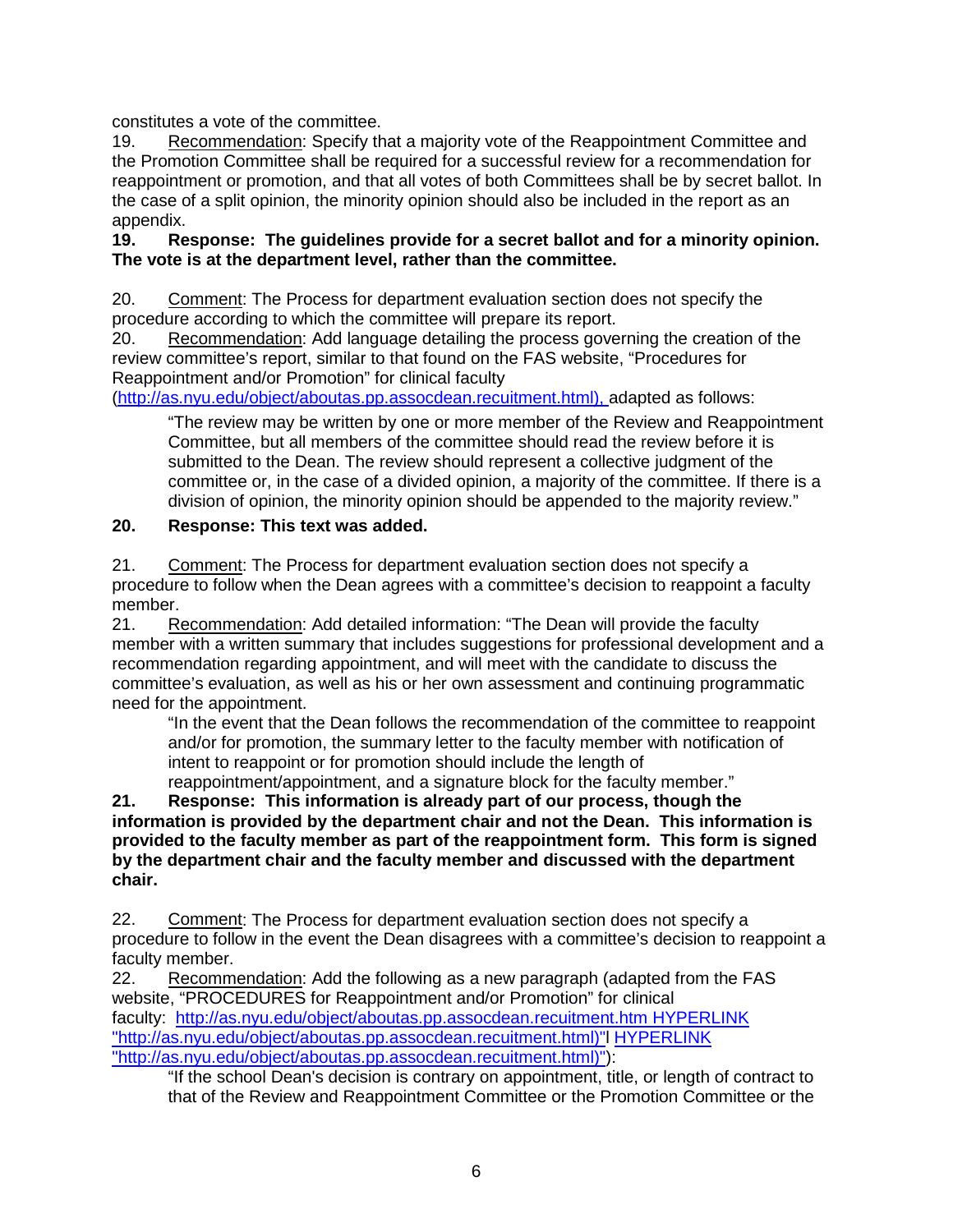divisional dean, the Dean will provide the committee with the reasons. The committee members will then have ten days in which to provide further information or counter-‐ argument before the Dean's decision is finalized."

**22. Response: Our policy already does this. Discussions about reappointment are between the department chair and the Dean, rather than with the Reappointment Committee. The department chair provides a letter to the Dean describing the reappointment case, along with the reappointment form. The Dean responds to the department chair. The department recommendation to the Dean is advisory. The Dean makes final decisions as to appointment and appointment length.**

23. Comment: The Process for department evaluation section does not specify the faculty member's rights in the event of a decision not to reappoint.

23. Recommendation: Add language similar to the following:

"In all cases of an appeal to a negative decision related to reappointment or promotion by the Dean, the candidate will have access to the Review/Promotion Committee's full report, including its recommendation and any comments from the faculty. If the report names references who have provided evaluations for the review in confidence, their names and other identifying details will be redacted from the copy provided to the faculty member."

#### **23. Response: Our policy already provides for feedback to the faculty member, which is included in the reappointment form. As for tenure and promotion cases for tenured/tenure track faculty, the report of the ad hoc committee is confidential and is not provided to the faculty member.**

V. Promotion Statement of Principles

24. Comment: The paragraph omits "service" as an indicator of performance and achievement.

24. Recommendation: Add "service" to the list: "…teaching, research, scholarship, service or in other duties."

# **24. Response: "Service" was added.**

Review Process

25. Comment: The second paragraph under "Review Process" does not explain how the promotion review committee will be formed.

25. Recommendation: The majority of the committee should be made up of elected, not appointed, members; additionally, the majority of committee should be made up of Continuing Contract faculty members.

### **25. Response: Committee members are appointed by the Department chair, who assigns all departmental service responsibilities.**

26. Comment: The second paragraph under "Review Process" does not specify the procedures for the work of the promotion review committee.

26. Recommendation: The Committee should choose its own chair, who then coordinates the creation of the committee's report and recommendation for reappointment, which is then submitted to the Dean. The duties of the chair should be included in this paragraph, as well as the process of evaluating the review material. The process of the creation of the committee's report should be explicitly stated with language similar to the following (from the FAS Website,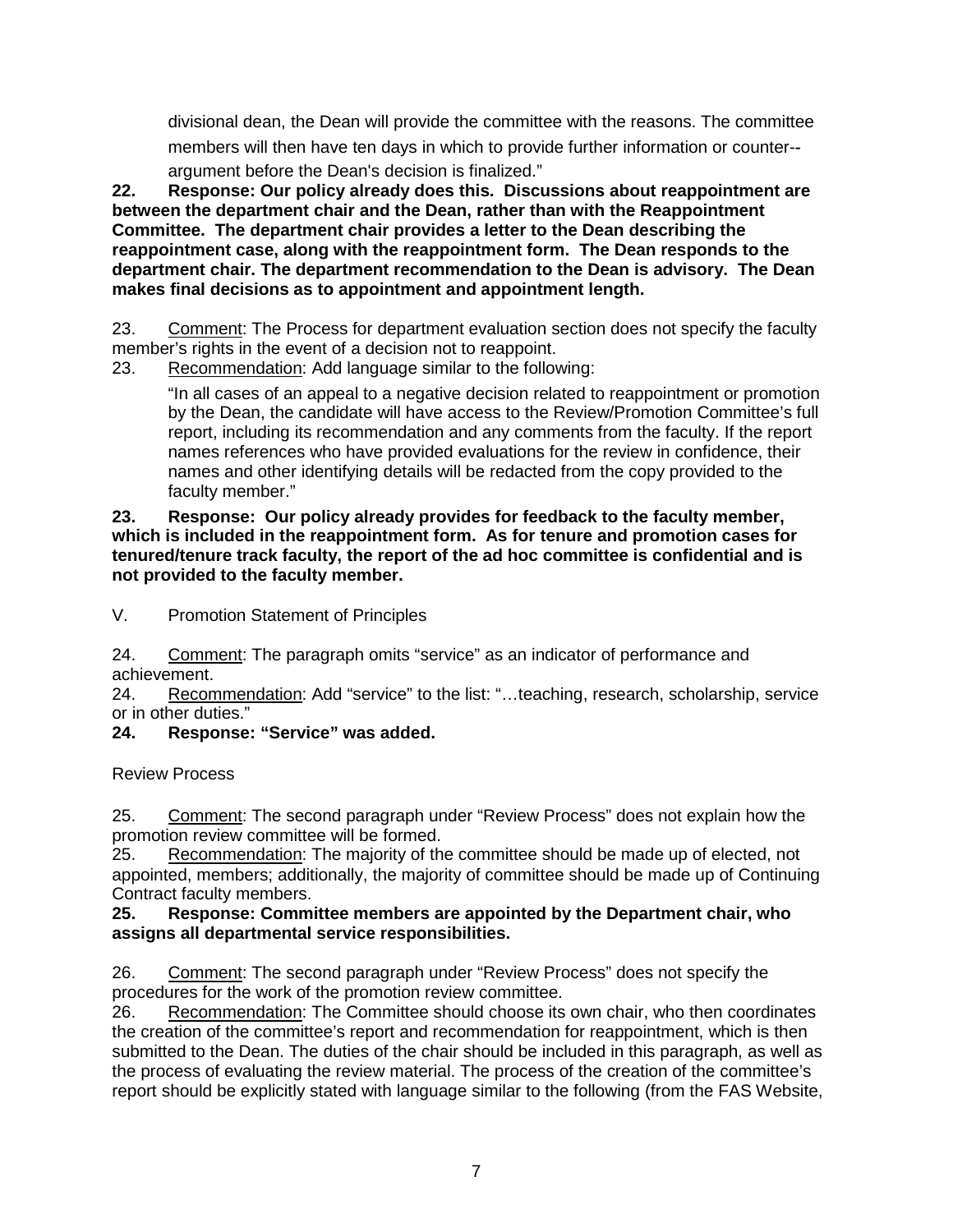"Recruitment of New Faculty, Section 1.7, Clinical Assistant Professor, Clinical Associate Professor, Clinical Professors,

Overview,"<http://as.nyu.edu/object/aboutas.pp.assocdean.recuitment.htm> HYPERLINK ["http://as.nyu.edu/object/aboutas.pp.assocdean.recuitment.html\)"l](http://as.nyu.edu/object/aboutas.pp.assocdean.recuitment.html)) HYPERLINK ["http://as.nyu.edu/object/aboutas.pp.assocdean.recuitment.html\)"\)](http://as.nyu.edu/object/aboutas.pp.assocdean.recuitment.html)):

"The committee will prepare a written review for the Dean evaluating and summarizing the evidence of accomplishment, noting areas that require improvement, and making a recommendation regarding reappointment, and promotion and contract length (when applicable)."

### **26. Response: Text was added to specify that the report should include a recommendation as to reappointment and length of appointment. Also, the text was clarified to note that the Reappointment and Recommendation Form should be signed before it is submitted, and should be given to the Faculty Candidate at this stage. Existing text is otherwise sufficient.**

27. Recommendation: Specify that a majority vote of the Reappointment Committee and the Promotion Committee shall be required for a successful review for a recommendation for reappointment or promotion, and that all votes of both Committees shall be by secret ballot. In the case of a split opinion, the minority opinion should also be included in the report as an appendix.

### **27. Response: Text was added to note that a minority opinion should be provided, if it exists. The policy already provides for a secret ballot. In our policy, voting is at the department level rather than at the level of the review committee.**

28. Recommendation: Add language detailing the process governing the creation of the review committee's report, similar to that found on the FAS website, "Procedures for Reappointment and/or Promotion" for clinical faculty

[\(http://as.nyu.edu/object/aboutas.pp.assocdean.recuitment.html\), a](http://as.nyu.edu/object/aboutas.pp.assocdean.recuitment.html))dapted as follows:

"The review may be written by one or more member of the Review and Reappointment Committee, but all members of the committee should read the review before it is submitted to the Dean. The review should represent a collective judgment of the committee or, in the case of a divided opinion, a majority of the committee. If there is a division of opinion, the minority opinion should be appended to the majority review."

# **28. Response: Text above was added.**

Materials for the promotion review

29. Comment: Although the list of materials for promotion review includes many salient documents, other possible materials are not included.

29. Recommendation: Consider specifying other materials. For example, the following factors might be considered: course materials (e.g., syllabi, lecture notes, assignments), course development and innovation, instructor development, collegial observations, selfpresentation, samples of student writing, evidence of continuing influence upon students, examples of learning beyond the classroom, student evaluations, etc.

**29. Response: We feel that this package includes essential material, including the CV, statement on teaching and service, list of courses, course syllabi, course evaluations, and observations from colleagues (if available).**

30. Comment: The Materials for the promotion review section asks for copies of student course evaluations and course syllabi, but does not limit the request to any time period.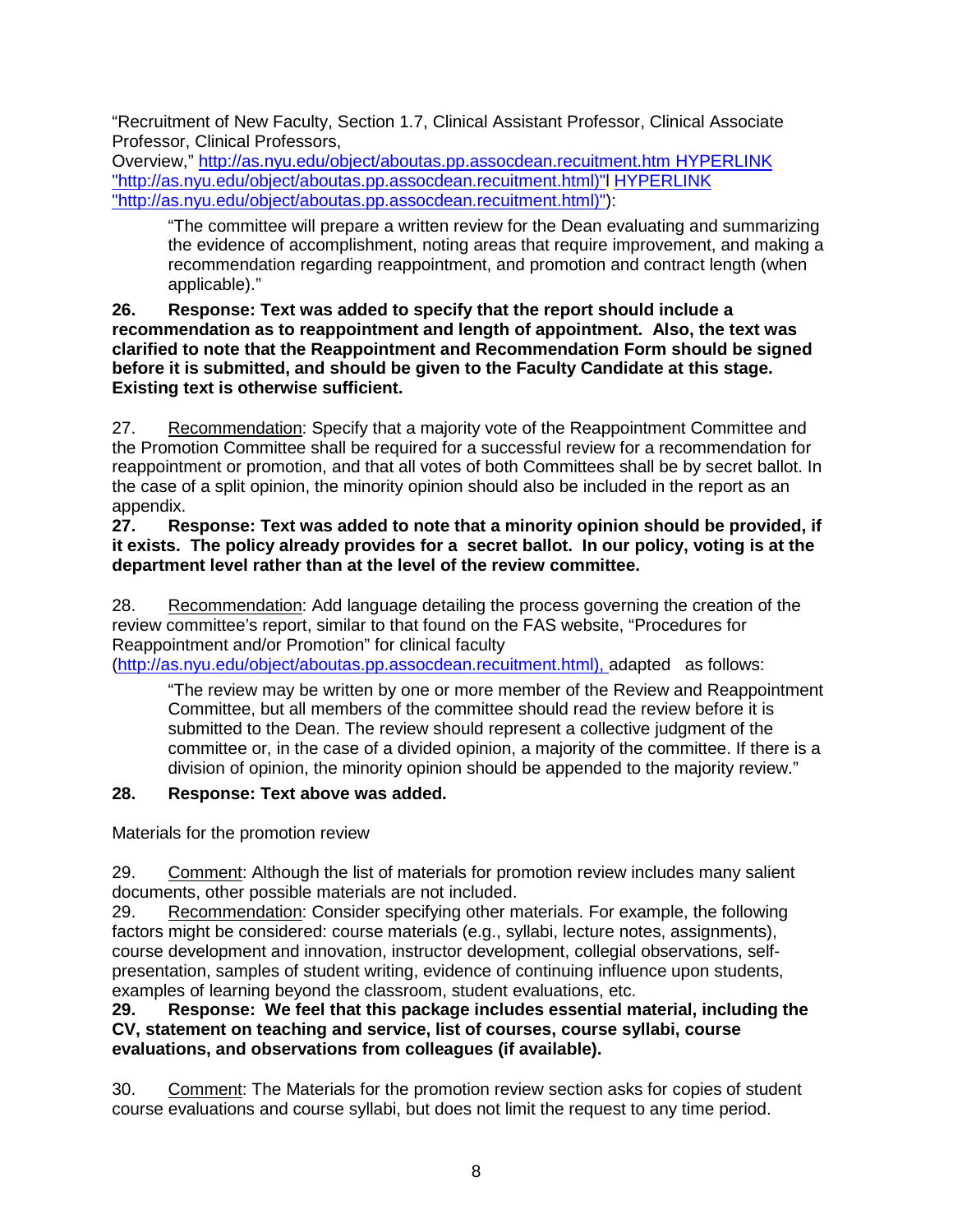30. Recommendation: The time period under consideration could be limited to the current reappointment period or six years, whichever is longer.

### **30. Response: Our policy states that materials should be those since initial appointment or since previous review.**

31. Comment: The paragraph on voting procedures for promotions provides that it be a "closed" vote, but the voting for reappointments is not closed

31. Recommendation: In the interests of transparency, the voting result should not be closed.<br>31.

#### **31. Response: Our policy states that votes for reappointment review and for promotion are both by secret ballot. The reappointment review and promotion review processes are confidential.**

32. Comment: The "Process for department evaluation" section does not actually explain details of the procedures to be followed.

32. Recommendation: The Committee Chair should coordinate the creation of the committee's report and recommendation for promotion, which is then submitted to the Dean. The duties of the chair should be included in this paragraph, as well as the process of evaluating the review material. The process of the creation of the committee's report should be explicitly stated with language similar to the following (from the FAS Website, "Recruitment of New Faculty, Section 1.7, Clinical Assistant Professor, Clinical Associate Professor, Clinical Professors, Overview,"<http://as.nyu.edu/object/aboutas.pp.assocdean.recuitment.htm> HYPERLINK ["http://as.nyu.edu/object/aboutas.pp.assocdean.recuitment.html\)"l](http://as.nyu.edu/object/aboutas.pp.assocdean.recuitment.html)) HYPERLINK ["http://as.nyu.edu/object/aboutas.pp.assocdean.recuitment.html\)"\)](http://as.nyu.edu/object/aboutas.pp.assocdean.recuitment.html)):

"The committee will prepare a written review for the Dean evaluating and summarizing the evidence of accomplishment, noting areas that require improvement, and making a recommendation regarding promotion (when applicable)."

# **32. Response: The policy was modified to specify information that should be included in the report, including a minority opinion, and to state that the report should include a recommendation as to promotion.**

33. Comment: The Process for department evaluation section does not specify what constitutes a vote of the committee.

33. Recommendation: Specify that a majority vote of the Promotion Committee shall be required for a successful review for a recommendation for promotion, and that all votes of both Committees shall be by secret ballot. In the case of a split opinion, the minority opinion should also be included in the report as an appendix.

**33. Response: The policy was modified to note that the report should include a minority opinion, if one exists. The policy already states that voting is by secret ballot. In our policy, voting is at the level of the department and not the review committee.**

34. Comment: The Process for department evaluation section does not specify the procedure according to which the committee will prepare its report.

34. Recommendation: Add language detailing the process governing the creation of the review committee's report, similar to that found on the FAS website, "Procedures for Reappointment and/or Promotion" for clinical faculty

[\(http://as.nyu.edu/object/aboutas.pp.assocdean.recuitment.html\), a](http://as.nyu.edu/object/aboutas.pp.assocdean.recuitment.html))dapted as follows:

"The review may be written by one or more member of the Promotion Committee, but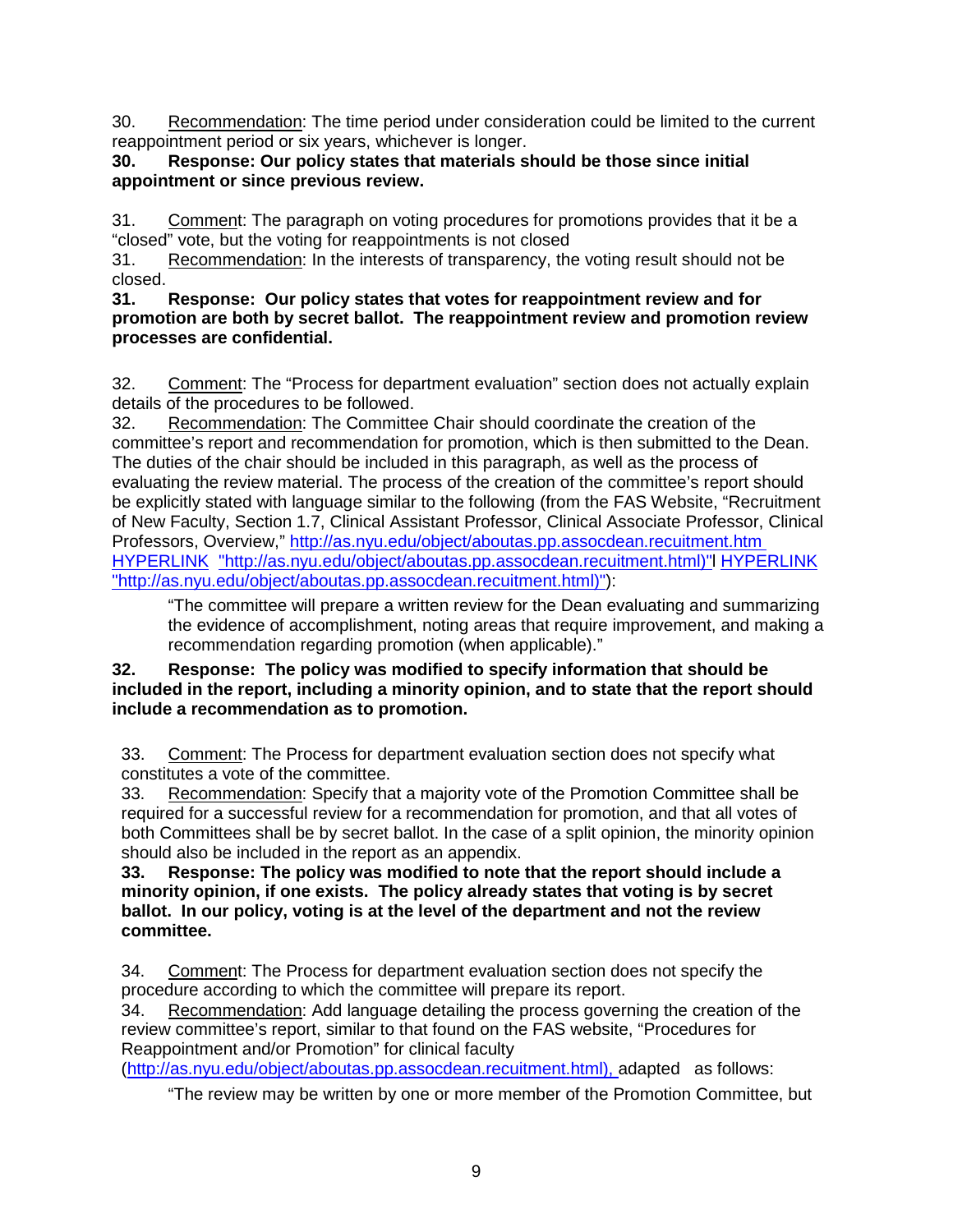all members of the committee should read the review before it is submitted to the Dean. The review should represent a collective judgment of the committee or, in the case of a divided opinion, a majority of the committee. If there is a division of opinion, the minority opinion should be appended to the majority review."

# **34. Response: This text was added.**

35. Comment: The Process for department evaluation section does not specify a procedure to follow when the Dean agrees with a committee's decision to promote a faculty member.

35. Recommendation: Add detailed information: "The Dean will provide the faculty member with a written summary that includes suggestions for professional development and a recommendation regarding promotion, and will meet with the candidate to discuss the committee's evaluation, as well as his or her own assessment and continuing programmatic need for the appointment.

"In the event that the Dean follows the recommendation of the committee to promote, the summary letter to the faculty member with notification of intent to promote should include the length of reappointment/appointment, and a signature block for the faculty member."

### **35. Response: Our policy provides for communication to the faculty member, in the form of a written notice of the outcome of the Dean's decision.**

36. Comment: The Process for department evaluation section does not specify a procedure to follow in the event the Dean disagrees with a committee's decision to promote a faculty member.

36. Recommendation: Add the following as a new paragraph (adapted from the FAS website, "PROCEDURES for Reappointment and/or Promotion" for clinical faculty: <http://as.nyu.edu/object/aboutas.pp.assocdean.recuitment.htm> HYPERLINK ["http://as.nyu.edu/object/aboutas.pp.assocdean.recuitment.html\)"l](http://as.nyu.edu/object/aboutas.pp.assocdean.recuitment.html)) HYPERLINK ["http://as.nyu.edu/object/aboutas.pp.assocdean.recuitment.html\)"\)](http://as.nyu.edu/object/aboutas.pp.assocdean.recuitment.html)):

"If the school Dean's decision is contrary on promotion to that of the Promotion Committee or the divisional dean, the Dean will provide the committee with the reasons. The committee members will then have ten days in which to provide further information or counter-argument before the Dean's decision is finalized."

# 36. **Response: In our policy, the communication is between the Dean and the department chair (rather than the promotion committee). The Dean communicates with the department chair regarding the promotion decision.**

37. Comment: The Process for department evaluation section does not specify the faculty member's rights in the event of a decision not to reappoint.

37. Recommendation: Add language similar to the following:

"In all cases of an appeal to a negative decision related to promotion by the Dean, the candidate will have access to the Promotion Committee's full report, including its recommendation and any comments from the faculty. If the report names references who have provided evaluations for the review in confidence, their names and other identifying details will be redacted from the copy provided to the faculty member."

### **37. Response: As in the tenure and promotion process for tenure track faculty, these materials are confidential.**

VI. Grievance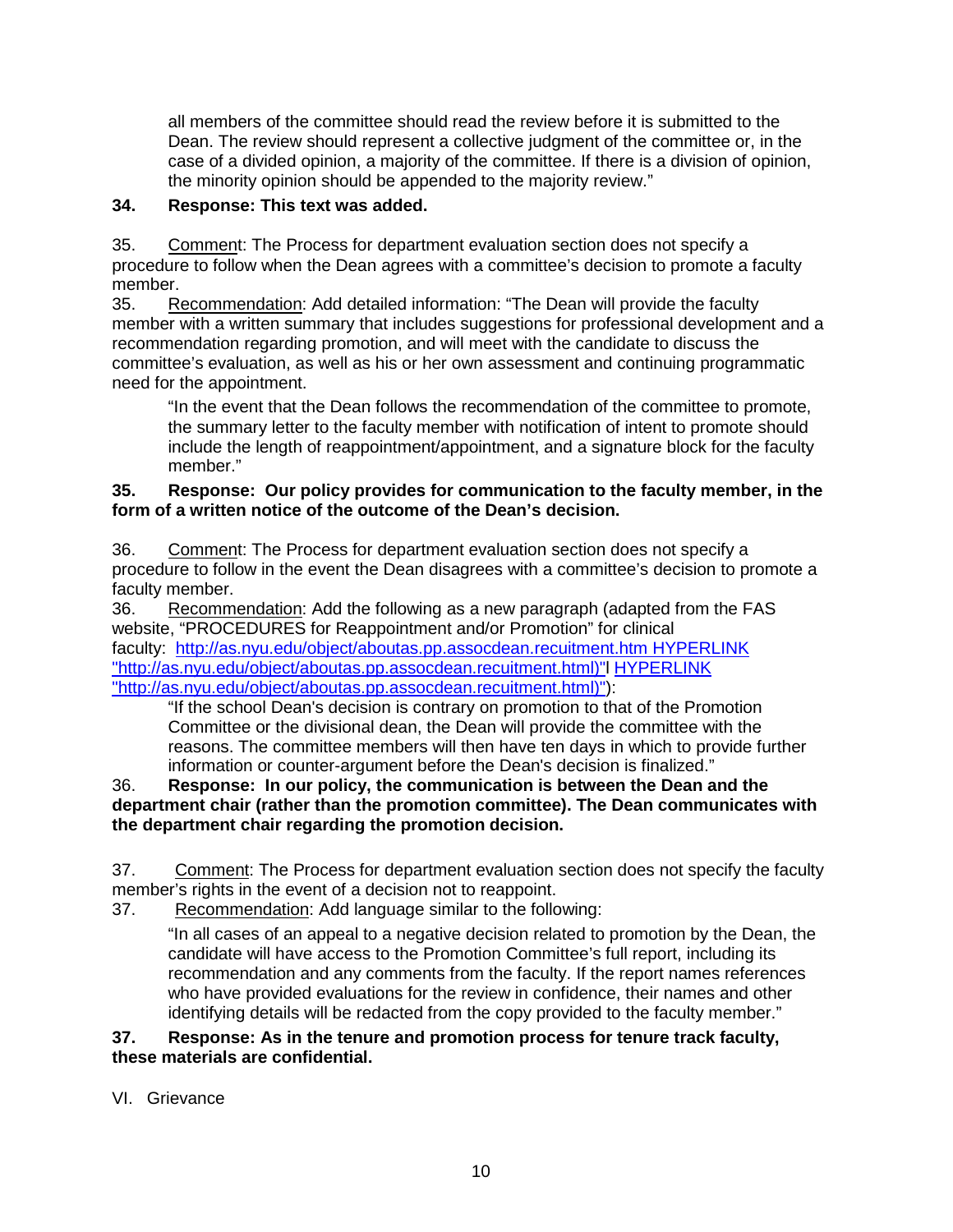C. Continuing Contract Faculty Who Are Eligible to Grieve

38. Comment: The second paragraph entirely deprives faculty on initial appointments of one or two years of any grievance rights based on reappointment. This is contrary to the University Guidelines which provide under "Grievance Procedures" in the section "Who Can Grieve":

"Faculty on continuous one-year or two-year appointments are similarly entitled to grieve the process in the event the third-year review process leads to a negative decision; and they are entitled to grieve the process in the event they are not reappointed after a third year review when a review had been explicitly promised in connection with the possibility of reappointment subject to it, but was not undertaken for reasons other than elimination of the position."

38. Recommendation: Delete this paragraph.

**38. Response: Existing text was replaced with text from the NYU Faculty Handbook on who is eligible to grieve.**

D. Procedure to Be Followed when a Continuing Contract Faculty Member Wishes to Seek Settlement of a Grievance

39. Comment: Section (2) The last sentence provides that a faculty member "may appeal to the Dean to convene the School of Engineering Faculty Grievance Committee." The sentence seems to suggest that the Dean has some discretion whether to convene the grievance committee.

39. Recommendation: Change the sentence to read: "shall have the right to appeal to the Dean who shall convene the School of Engineering Faculty Grievance Committee."

**39. Response: This was not modified because the text in our policy is directly from the NYU Faculty Handbook.** 

E. Appeal from a Dean's Decision on Reappointment or Promotion

40. Comment: In section (2), parts (b), (c) and (e) the name of the Grievance Committee is incorrect. Also, the composition of the Grievance Committee needs to be corrected. 40. Recommendation: Change to "Continuing Contract Faculty Senator's Council Faculty Grievance Committee." Change "drawn from a standing committee that shall consist of the members of the C-FSC Faculty Grievance Committee and the T-FSC Grievance Committee" to "composed of one member drawn from the C-FSC Grievance Committee, one member drawn from the T-FSC Grievance Committee, and one senior administrator who is a continuing contract faculty member chosen by the Chair of the C-FSC."

### **40. Response: The policy was amended to include the proper name and composition of the Grievance Committee.**

41. Comment: Part (d) omits reference to violations of academic freedom as a ground for pursuing a grievance. The University Guidelines for CCF provide as a ground for grievance decisions that "violated the academic freedom of the faculty member in question."

41. Recommendation: Change the first sentence to read: "The Committee shall not judge professional merits, but only ascertain whether procedural safeguards have been observed or whether the grievant's academic freedom has been violated."

**41. Response: Text above was added.**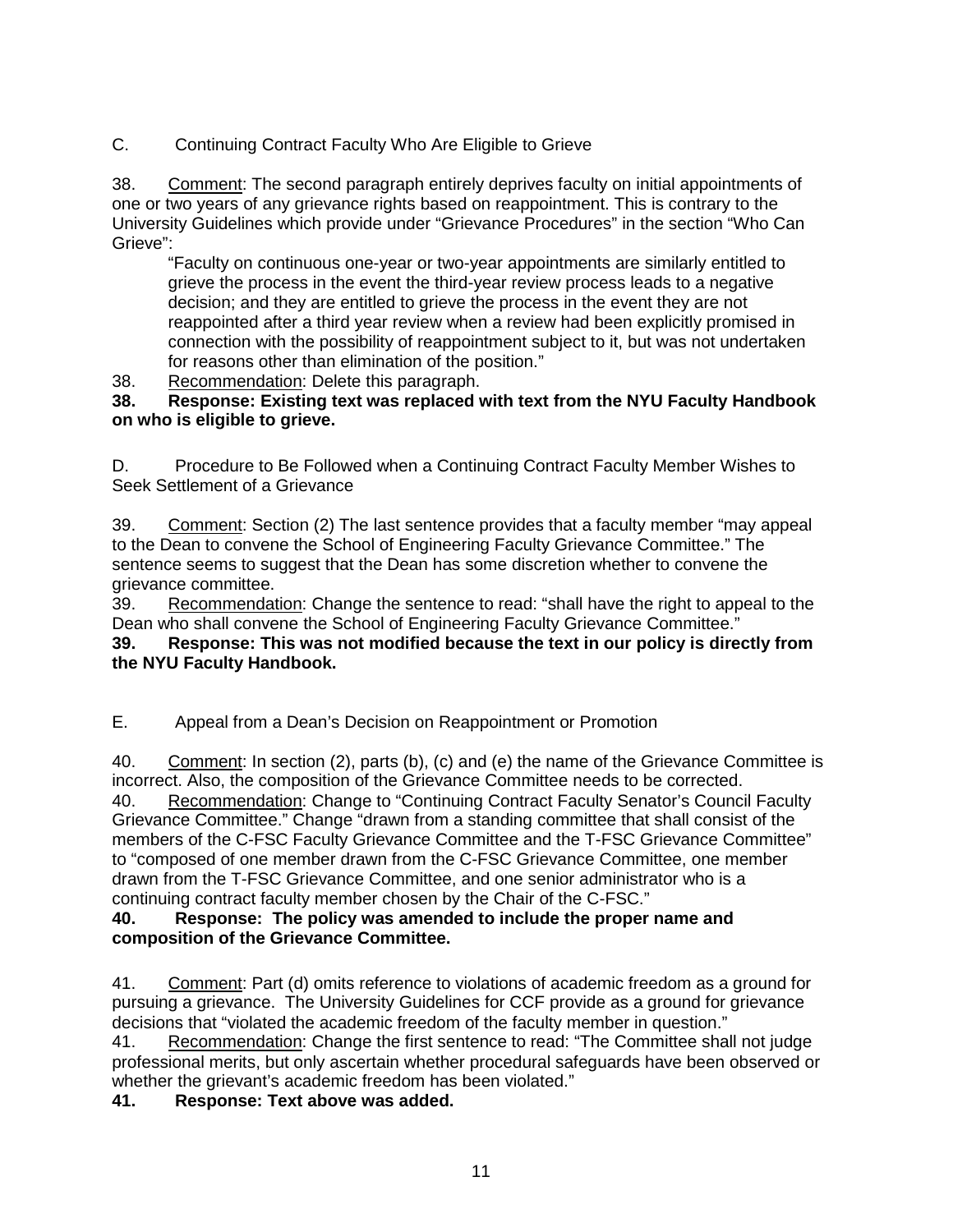F. Appeal from a Dean's Decision on Matters Such As Duties, Salaries, Perquisites, and Working Conditions

42. Comment: The paragraph refers to "informal procedures" but does not specify what those procedures are.

42. Recommendation: Specify the informal procedures as meetings, correspondence, etc.

**42. Response: These procedures are the prerogative of the Provost.**

VII. Voting Rights of Continuing Contract Faculty at Faculty Meetings

43. Comment: Paragraph 5 indicates that the Grievance Procedure is not included in this document but is under development. The grievance/appeal process, of crucial importance to the faculty, should be developed by the faculty and added to the Policy document before the school sends the policy to the Provost. The process should be identified and explicitly described in this document.

43. Recommendation: We recommend that the grievance/appeal process closely follow the principles elaborated in the University Guidelines that specify that all members of the committee, including the senior continuing contract faculty member, be elected:

"Unless otherwise authorized in the school's policy and approved by the Provost, each school shall either establish a new standing faculty committee for Continuing Contract Faculty grievances, which will include senior Continuing Contract Faculty and T/TTF elected by the voting members of the faculty; or shall expand its existing standing grievance committee for T/TTF to include (elected) senior Continuing Contract Faculty who shall participate in hearing and evaluating only those grievances that are filed by Continuing Contract Faculty ."

### **43. Response: This section was updated to be consistent with the Tandon Faculty Grievance policy for Continuing Contract Faculty members, which is also included here.**

44. Recommendation: Additionally, The New York University Guidelines for Full-Time Continuing Contract Faculty note numerous requirements and procedures for the school grievance process, including specifying who may grieve, the grounds for grievances based on non-reappointment, as well as grievances related to other issues, the process of requesting the convening by the dean of the grievance committee, and the accessibility of that grievance policy to the faculty.

### **44. Response: We have included this in our policy. Our policy also references the guidelines for faculty grievances in the NYU Faculty Handbook.**

45. Recommendation: The development of this grievance process should be undertaken with full participation by the Continuing Contract Faculty and submitted to the faculty for discussion and a vote by the faculty. The process of consideration must include the right to offer amendments, and the vote may occur during a regular faculty meeting or by electronic ballot, as the faculty governance body may determine.

**45. Response: This recommendation reflects a misunderstanding, because our original policy documents stated, in the section on faculty votes, that a grievance policy would be developed. In fact, that Grievance policy was developed following the procedures recommended above. That policy was submitted to the faculty councils for review as part of our original submission. We also modified section D.3. in our policy to clarify the procedures of the Faculty Grievance Committee, as recommended by the Provost's Office.**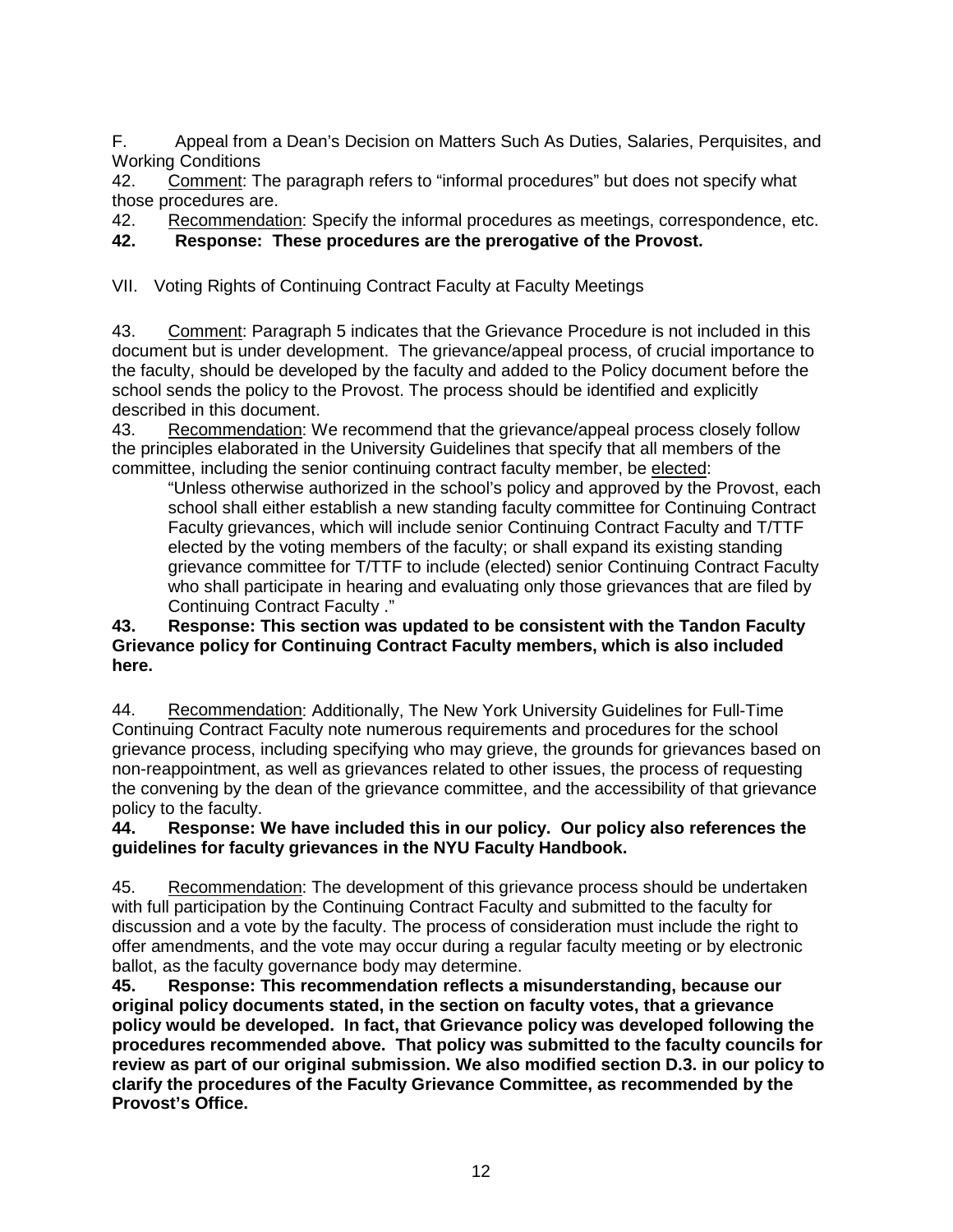# II**.** SUBSTANTIVE MINOR RECOMMENDATIONS

II**.** Scope

46. Comment: Whereas the "Industry Professor" title is defined in terms of the expected background of the faculty member, the Lecturer titles are defined in terms of their duties. 46. Recommendation: Define the two categories of faculty in consistent ways, either by background, or by duties, or by the combination of both.

**46. Response: No change was made in titles at this time. Tandon faculty have had lengthy discussions to consider changes to titles for Continuing Contract faculty (Industry Professor series and Lecturer series) and these titles, or the distinctions between titles, will likely be discussed again in the future. At present, no changes to the categories of titles are proposed.**

IV. Reappointment Review

A. Contracts Continuing Beyond the Third Year of Continuous Service from Initial Appointment

47. Comment: On the top of page 3, at the end of the third bullet point, there is a provision concerning "Creative and Performance Arts."

47. Recommendation: Clarify "innovation and impact in conducting creative and performance arts."<br>47. Response:

**47. Response: This criteria is intentionally left flexible to accommodate the small number of Tandon Continuing Contract faculty members who engage in creative and performance arts as part of their duties, since these contributions vary by individual.**

B. Contract Not Continuing Beyond the Third Year of Continuous Service from Initial Appointment

48. Comment: The wording is confusing,

48. Recommendation: Add the word "respectively" as follows: "…pursuant to a one- or two- year contract, respectively, shall not be required to undergo the review process…." **48. Response: Changed. "Respectively" was added and text was added to clarify this section.**

VII. Voting Rights of Continuing Contract Faculty at Faculty Meetings

49. Comment: Paragraph (2) provides that the Tandon School of Engineering Faculty "may separately poll and record the votes" of the various categories of faculty. The sentence is unclear.

49. Recommendation: Change to "may separately poll and record: 1) the opinions of the T-TT and emeritus faculty; and 2) the opinions of the voting and non-voting continuing contract faculty."

# **49. Response: This change was made.**

50. Comment: The language concerning eligibility to run for the position of Speaker-Elect is confusing: "Only the T-TT faculty are eligible to run for the Speaker-Elect position (eventually serving as the Speaker and Past Speaker). However, those Continuing Contract